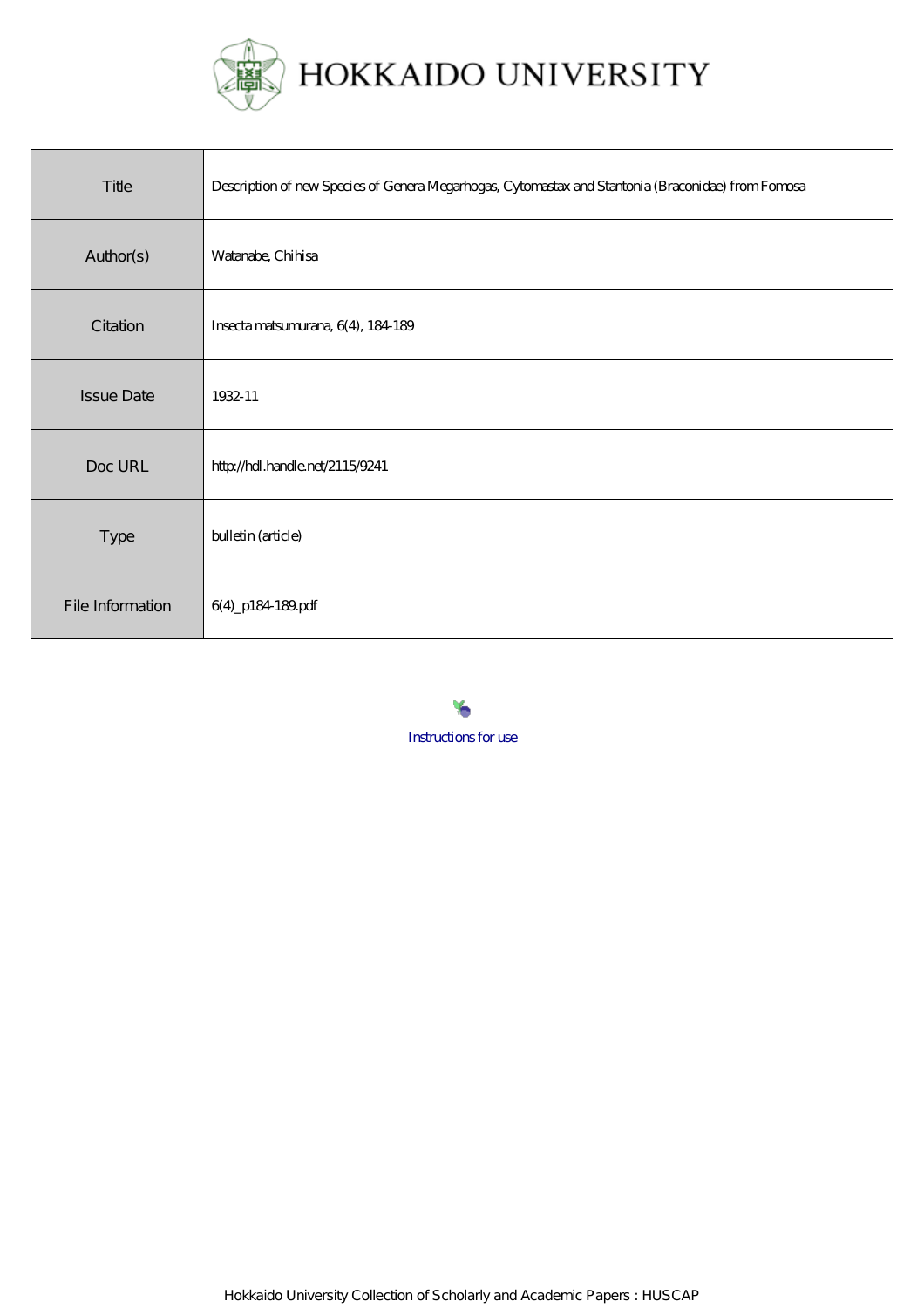# DESCRIPTION OF NEW SPECIES OF GENERA *MEGARHOGAS, CYSTOMASTAX* AND *STANTONIA (BRACONIDAEj* FROM FORMOSA

# By

#### CHIHlSA WATANABE

(With 3 Textfigures)

# Genus *Megarhogas* SzépLIGETI

*lIfegarhogas* SZEPLIGETI, Gen. Insect., 22-24, p. 83 (1904); RAKER, Philip. Journ. Sc., Vol. XII, p. 299 (1917); ENDERLEIN, Arch. für Naturgesch., 84 A, p. 152 (1920).

Genotype :- Megarhogas longipes SzépLIGETI

#### *Megarhogas perinae* nov. sp.

Y. Head black, mouth-parts reddish yellow, palpi pale; antennae reddish yellow tinged with black at the base. Thorax and abdomen reddish yellow; 6.-8. abdominal segments with hypopygium black. Wings yellowish hyaline; stigma and veins yellow. Legs dark brown; all coxae and tibiae yellow, the former tinged with brown above.

Head smooth and shining; eyes very large, emarginate opposite the antennae; face slightly raised medially, striate-rugose above; antennae long and slender, more than 66 jointed (the apex broken off); scapus obliquely truncate at the apical surface. Prothorax striate on each side; mesonotum smooth and shining; parapsidal furrows deep, obscurely crenulate; mesopleura smooth and shining with an oblique discal furrow; propodeum reticulate-rugose with a sharp-rimmed median lanceolate area which is crossed by three transverse carinae; on each side (metapleurae) with a large, bluntly tipped tooth beneath. Stigma long and slender; 1st abscissa of radius about one fifth-length of the 2nd; 2nd cubital cell three times as *long* as high, nearly rectangular; 1st intercubital nervure swollen on the upper third and bent at the begining of the swollen portion; 2nd abscissa of radius swollen at the base; recurrent nervure interstitial; nervulus postfurcal; radial cell of the hind wings coarctate owing to a sinus of radius. Legs long and slender; hind tibial spurs slightly curved, naked, a little shorter than the 4th tarsal joint. Abdomen subpetiolate, twice longer

<sup>[</sup>Ins. Mats., Vol. VI, No. 4, Nov. 1932]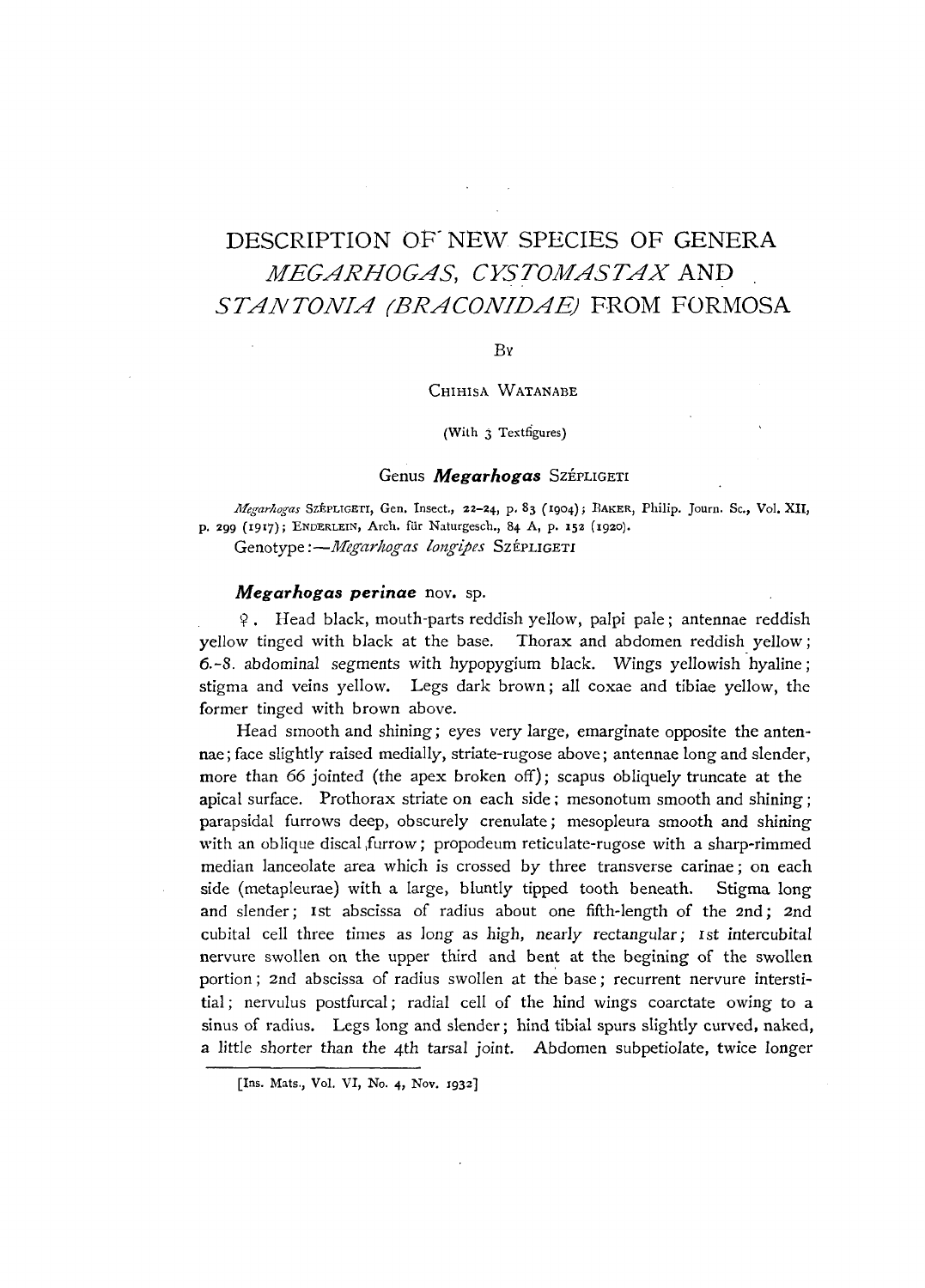WATANABE: DESCRIPTION OF NEW SPECIES OF GENERA *MEGARHOGAS* I8S

than the head and thorax taken together; 1st tergite three times as long as at its apical breadth which is twice longer than at the base; 2nd tergite as long as the 1st, finely broadened to the apex; tergites 3.-5. quadrate, nearly parallel-



sided, the following tergites transverse; 1st to a basal half of the 5th tergite densely longitudinally rugose, becoming finer posteriorly, the rest smooth, rather shining; tergites 1.-3. longitudinally carinated in the middle; hypopygium enlarged; ovipositor short, I mm.

Length. 14-15 mm.

 $\delta$ . Much resembles the female, but differs from it in having the antennae longer and slenderer.

Length. IO-14 mm.

This species may easily be distinguished from the cogeneric species by the head and the tergites 6.-8. with hypopydium being black.

It was reared from the larva of *Perina nuda* FABRICIUS by J. SONAN in Formosa.

Hab.-Formosa (Keibi 1º, 14/VIII, 1921, S. TOKUNAGA; Baibara 1º, *23/VII,* 1925, K. KIKUCHI; Kanshirei, I 0, 2o/IX, 1926, }. SONAN; Taihoku, 10, *5/1X,* 1927, E. SHIBATA)

Type in Entomological Museum, Hokkaido Imperial University. Japanish Name.: *Sukibadokuga-komayu.* 

#### Genus Cystomastax SzépLIGETI

Cystomastax SzEPLIGETI, Gen. Insect., 22-24, p. 81 (1904); ENDERLEIN, Arch. für Naturgesch., 84 A, p. 149 (1920),

Genotype :- Cystomastax macrocentroides SzEPLIGETI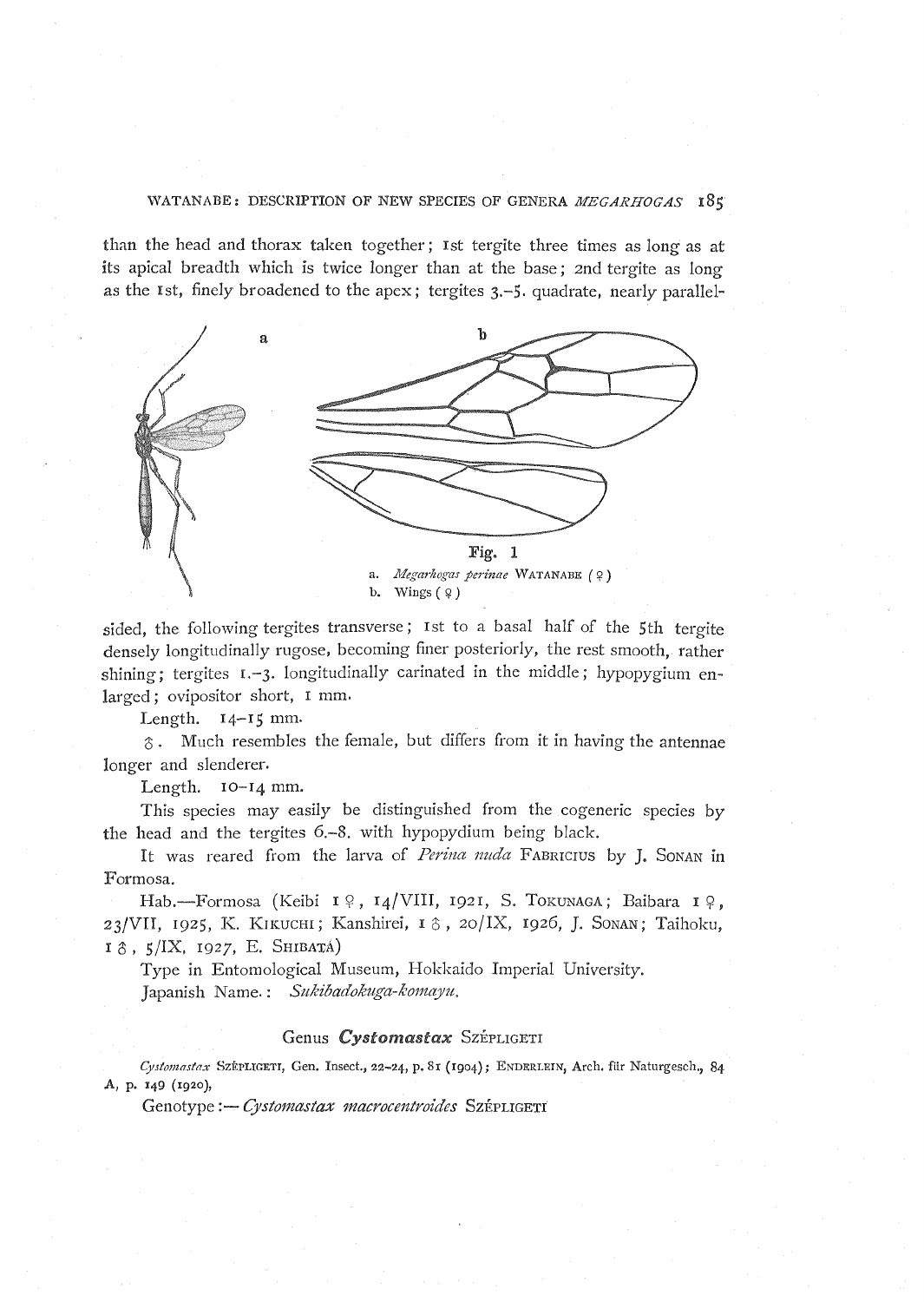# 186 INSECTA MATSUMURANA

#### *Cystomastax formosana* nov. sp.

o. Dark-brown ; 'head with the palpi and antennae reddish yellow, tinged with brown at the vertex and the apices of mandibles. Legs yellow; four posterior coxae brown. Wings brownish subhyaline; stigma and veins brown; tegulae reddish yellow.

Head smooth and shining; eyes very large, emerginate opposite the antennae; face medially raised, somewhat transversely striate; scapus truncate obliquely at the apical surface; maxillary palpi long and large, the joints 2.-4. greatly dilated, cylindrical; labial palpi stout, the joints 2.-3. more or less dilated.



Mesonotum shining, obsoletely punctured; parapsidal furrows deep, slightly crenulate; mesopleura smooth with a discal crenulate furrow; propod eum shallowly reticulate-rugose with a median carina; spiracles small, oval; on each side of propodeum with a blunt tooth beneath. Radius inserted at the basal third of stigma; 1st abscissa of radius about one fourth-length of the 2nd; 2nd cubital cell three times as long as high, trapezoid-form, recurrent nervure rejected; nervulus postfurcal; praebrachial transverse nervure of the hind wings inserted at a short distance from the base of radius. Legs long and slender; hind tibial spurs slightly curved, naked, as long as the 4th tarsal joint. Abdomen subpetiolate, longer than the head and thorax taken together; 1st tergite broadened apically, two and half times as long as at the apical breadth, with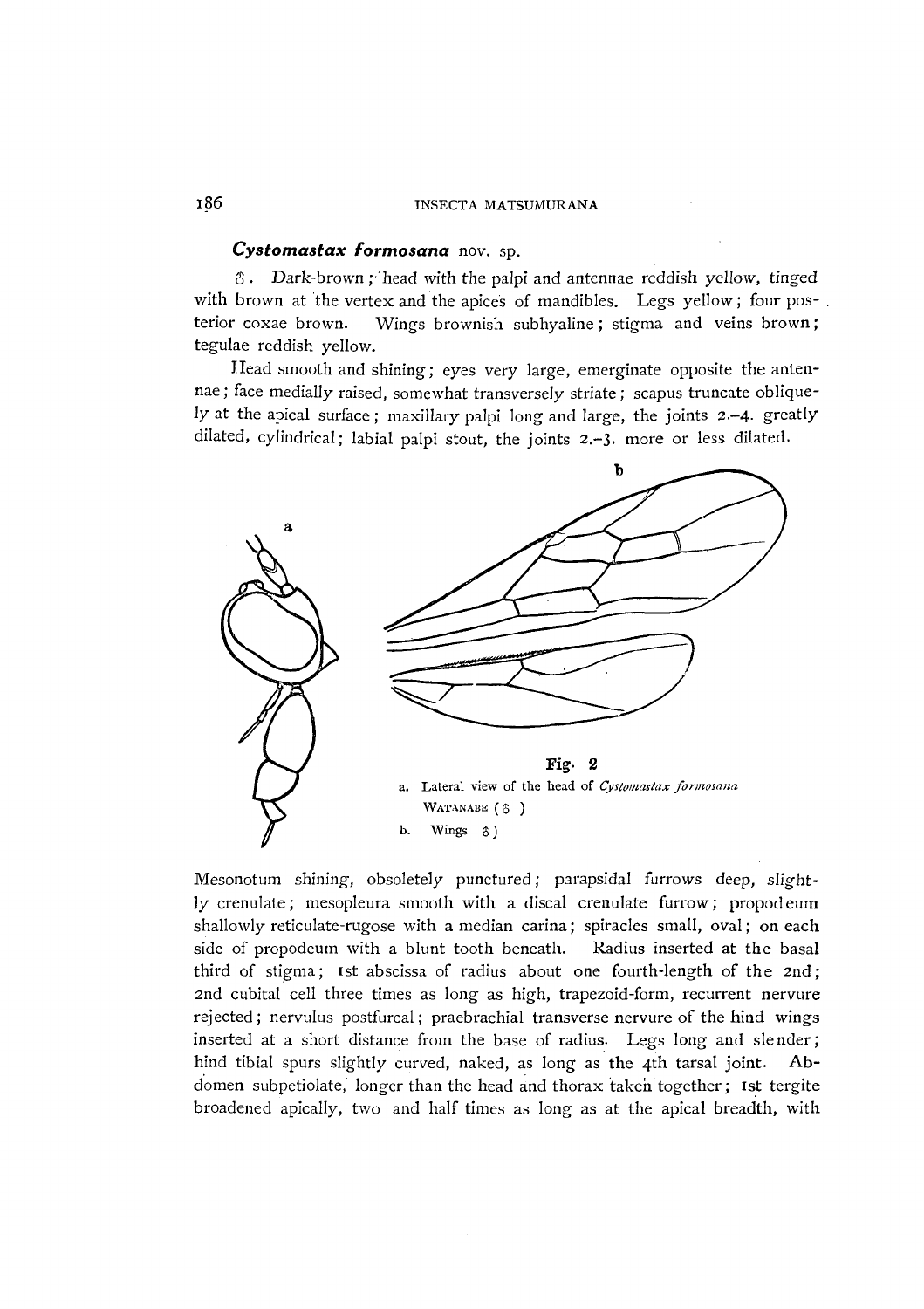# WATANABA: DESCRIPTION OF NEW SPECIES OF GENERA *MEGARHOGAS* 187

tubercles which are situated close to the base; 2nd tergite as long as the 1st, a little longer than the apical breadth; the rest transverse; tergites 1.-6. longitudinally reticulate-rugose; first two and a basal· half of the 3rd tergite longitudinally carinated medially.

Length. 9 mm.

 $\varphi$ . Unknown.

This species differs from the genotype, C. macrocentroides SzÉPLIGETI, in the structure of the 1st abdominal tergite, and agrees with that of ENDERLEIN'S cogeneric species, *C. zeliformis* and *C. fuscipalpis*, but it can be easily distinguished from them by the praebrachial transverse nervure of the hind wings, which is inserted at a short distance from the base of radius.

Hab.-Formosa (Kôshun 28 8, 7/IV, 1912, H. SAUTER).

These specimens are in the H. SAUTER'S collection sent by Dr. W. HORN, director of "Deutsches Entomologisches Museum in Berlin-Dahlem", to Dr. T. UCHIDA.

Type in Deutsches Entmologisches Museum.

Paratype in Ent. Mus. Hokk. Imp. *Vniv.* 

J. N.: *Taiwan-higebuto-komayu.* 

#### Genus *Stantonia* ASHMEAD

Stantonia ASHMEAD, Proc. U. S. Nat. Mus., Vol. XXVIII, p. 146 (1904); ENLERLEIN, Zool. Anz., p. 450 (1905); id., Arch. fiir Naturgesch., 84 A, p. 162 & 212 (1920).

*il1imngathis* ENDERLEIN, Zoo!. Anz., p. *450* (1905); id., Arch. flir Naturgesch., 84 A, p. 162 (1920). Genotype :- Stantonia flava ASHMEAD.

#### *Stantonia issikii* nov. sp.

Q. Reddish yellow; apices of the mandibles and the stemmaticum black; antennae reddish yellow, darkened towards the apex, with a black spot at the two basal joints. Wings hyaline, smoky at the apex; stigma and veins brown. Hind tarsi pale-yellow; hind· tibiae on the apical third and all the 5th tarsal joint black.

Head finely punctured with yellow pubescence; occiput margined on each side; antennae longer than the body, scapus truncate obliquely at the apical surface; mixillary palpi six-jointed, the two basal joints short; labial palpi fourjointed, the 3rd being very short. Thorax finely punctured; parapsidal furrrows distinct; mesopleura with a discal crenulate furrow; scutellum smooth and shining; propodeum shining, scattering punctures with some short transverse carinae in the middle. Radius large, extending to the apex of wing; 2nd cubital cell triangular; 2nd intercubital nervure oblique, but not bent at the middle; recurrent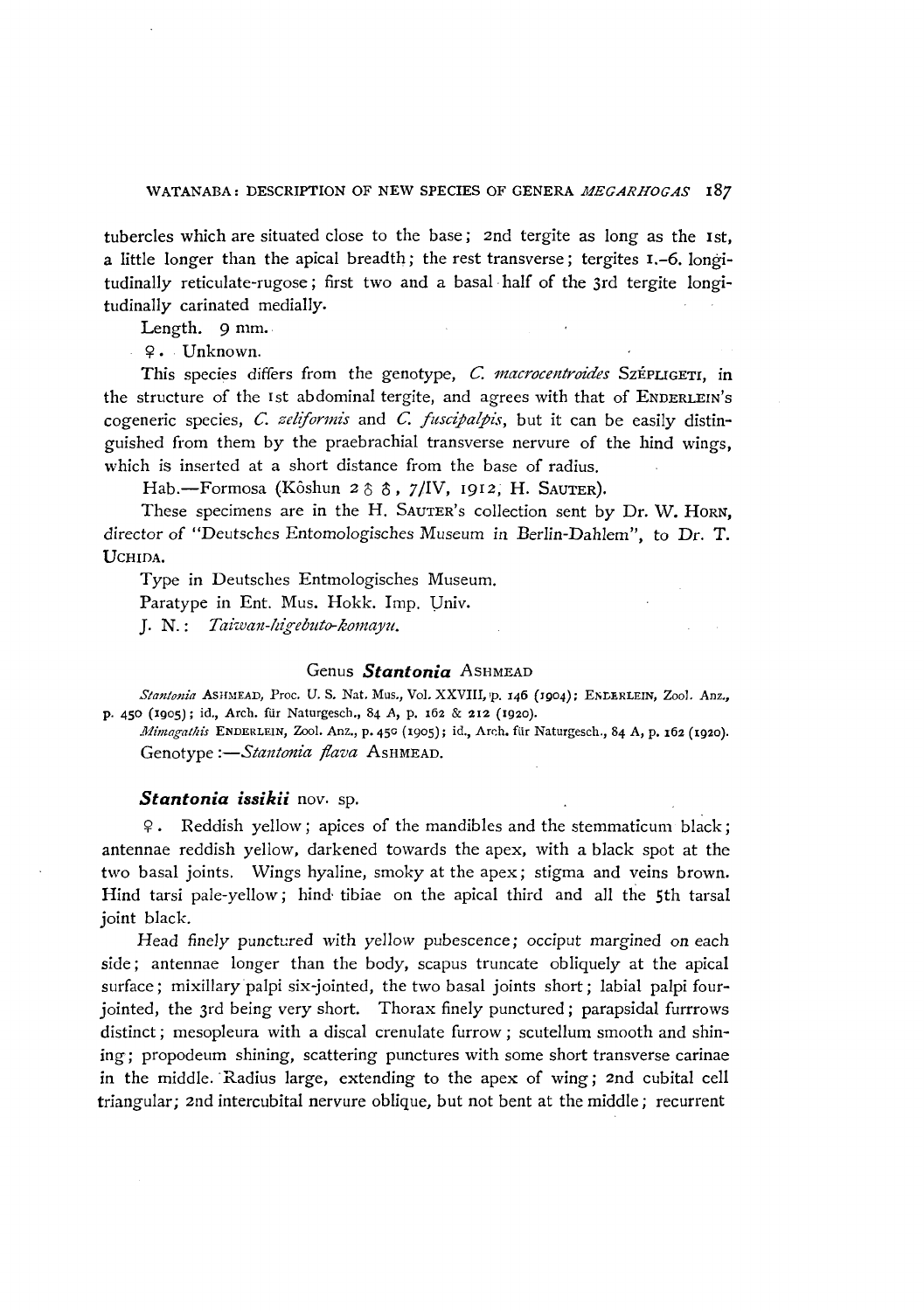## 188 INSECTA MATSUMURANA

nervure opened in the 1st cubital cell; nervulus interstitial; radius of the hind wings fine, decolored. Hind coxae granulate with some striae above; hind tibial spurs nearly equal in length, as long as the 2nd tarsal joint. Abdomen longer than the thorax, subpetiolate, falcate, compressed towards the apex; smooth and shining; 1st tergite about four times longer than at the apical breadth, widened close at the base, where tubercles are situated; 2nd tergite as long as a half length of the 1st; 3rd tergite a little shorter than the 2nd, the rest transverse; ovipositor a little shorter than the thorax and abdomen taken together, 6mm.

Length. 8 mm.

e. Unknown.

Closely allied to *Stantonia flava* ASHMEAD, but differs from it in having the body-colour reddish yellow, all the 5th tarsal joint black, and the ovipositor much longer than the abdomen.

Hab.-Formosa (Kuraru,  $I \varphi$ , 2I/III, 1926, S. Issiki)

. Type in Ent. Mus. Hokk. Imp. Univ.

J. N.: *Issiki-tsumaguro-komaytt.* 



a. Fore wing of *Stantonia issikii* WATANABE (9 ) b. Fore wing of *Stantonia sauteri* WATANABE (?)

# Stantonia sauteri nov. sp.

Very similar in structure and colouration to the preceding species, but differs from it in the following points:

 $\varphi$ . Smaller than the preceding, being 6.5 mm. in length; median lobe of the mesonotum and tergites  $2,-3$ . at the hind margins with each a black marking, the former with a longitudinal median furrow anteriorly; antennae 53 jointed; 2nd intercubital nervure slightly bent at the middle outwardly; propodeum reticulate-rugose, areated posteriorly, with a median carina at the base and two transverse carinae in the middle; ovipositor as long as the abdomen, 3 mm.

Length. 5.5 mm.